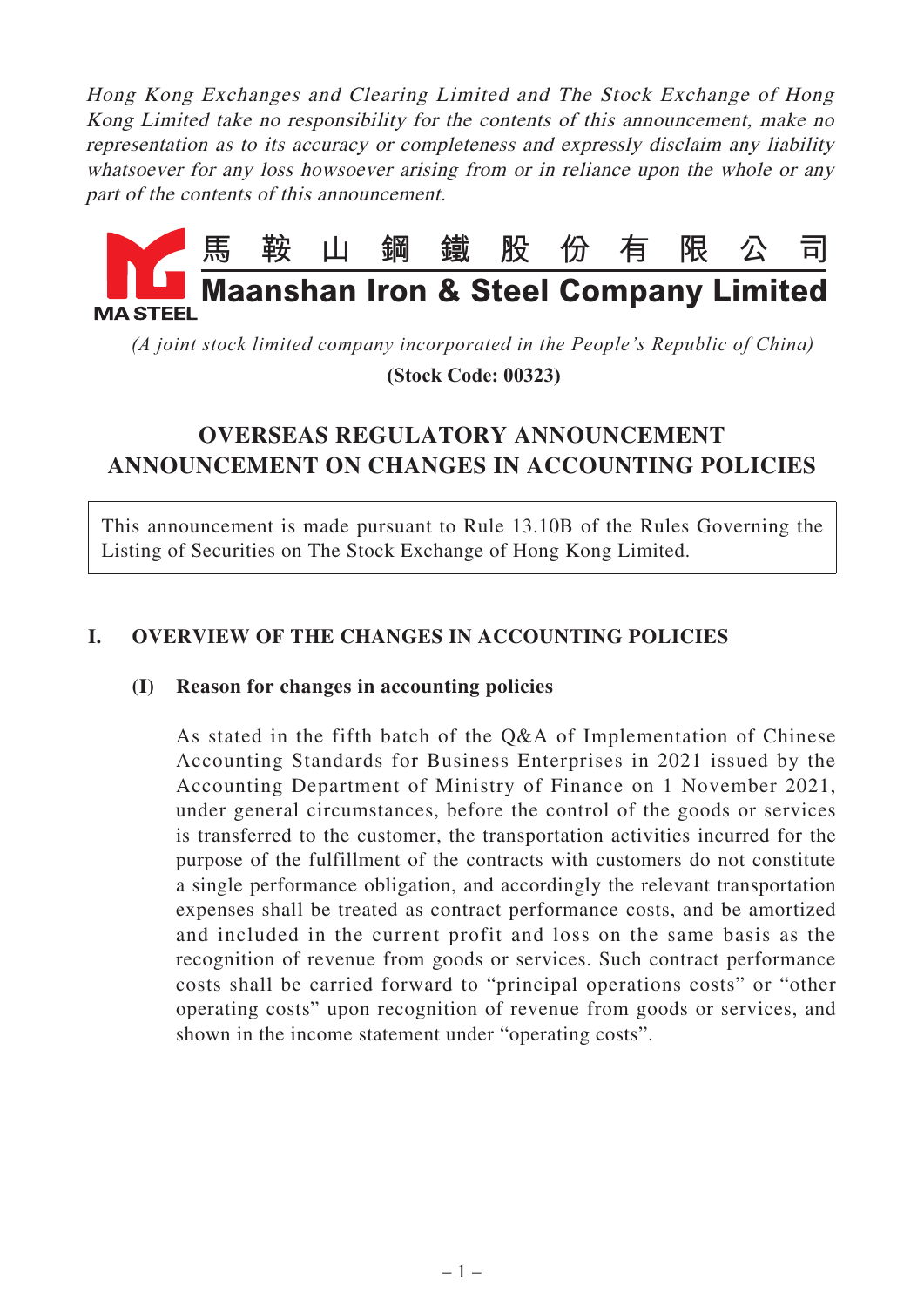#### **(II) Date of changes in accounting policies**

For the fifth batch of the Q&A of Implementation of Chinese Accounting Standards for Business Enterprises in 2021, Maanshan Iron & Steel Company Limited (hereinafter referred to as the "**Company**") implements the changed accounting policies starting from 1 January 2021 with retrospective adjustment to the corresponding period of the previous year.

#### **(III) The accounting policies before and after the changes**

Prior to the changes, the Company implemented the Accounting Standards for Business Enterprises – Basic Standards issued by the Ministry of Finance and various specific accounting standards, the Application Guidance for Accounting Standards for Business Enterprises, the interpretation announcements of the Accounting Standards for Business Enterprises and other relevant regulations.

After the changes in accounting policies, the Company will implement the above Q&A of Implementation of Chinese Accounting Standards for Business Enterprises issued by the Accounting Department of Ministry of Finance on 1 November 2021. Except the changes in accounting policies aforesaid, other unchanged parts will still implement the Accounting Standards for Business Enterprises – Basic Standards issued by the Ministry of Finance and various specific accounting standards, the Application Guidance for Accounting Standards for Business Enterprises, the interpretation announcements of the Accounting Standards for Business Enterprises and other relevant regulations.

# **II. IMPACT OF THE CHANGES IN ACCOUNTING POLICIES ON THE GROUP**

In accordance with the fifth batch of the Q&A of Implementation of Chinese Accounting Standards for Business Enterprises in 2021 issued by the Accounting Department of Ministry of Finance on 1 November 2021, before the control of the goods or services is transferred to the customer, the transportation expenses incurred for the performance of the customer contract that do not constitute a single performance obligation are regarded as contract performance costs, and are amortized and included in the current profit and loss on the same basis as the recognition of revenue from goods or services, and are presented in the income statement under "operating costs". The above changes in accounting policies resulted in an increase in operating costs and a decrease in selling expenses of